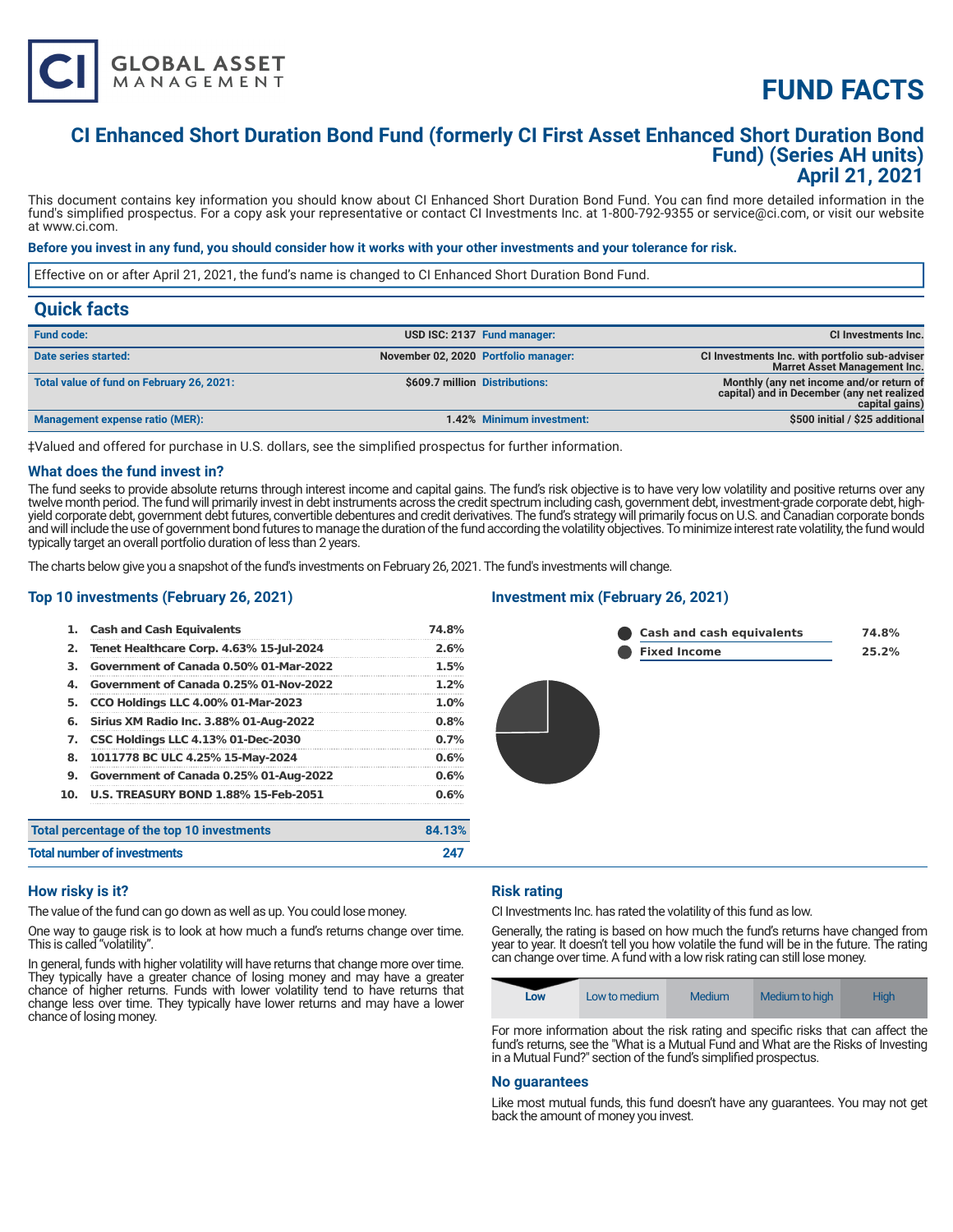# **CI Enhanced Short Duration Bond Fund (formerly CI First Asset Enhanced Short Duration Bond Fund) (Series AH units)**

# **How has the fund performed?**

This section tells you how Series AH securities of the fund have performed since inception. Returns are after expenses have been deducted. These expenses reduce the fund's returns.

#### **Year-by-year returns**

Because Series AH has been distributing under a simplified prospectus for less than one calendar year, there is no data available for this section.

#### **Best and worst 3-month returns**

Because Series AH has been distributing under a simplified prospectus for less than one calendar year, there is no data available for this section.

#### **Average return**

Because Series AH has been distributing under a simplified prospectus for less than twelve consecutive months, there is no data available for this section.

# **Who is this fund for?**

#### **This fund may be suitable for you if you:**

- want short-term bond exposure to minimize interest rate risk<br>• are primarily concerned with volatility reduction and income of
- are primarily concerned with volatility reduction and income generation  $\cdot$  want to receive requilar monthly cash flows (if any)
- want to receive regular monthly cash flows (if any)  $\cdot$  can tolerate low risk
- can tolerate low risk.

# **A word about tax**

In general, you'll have to pay income tax on any money you make on a fund. How much you pay depends on the tax laws of where you live and whether you hold the fund in a registered plan, such as a Registered Retirement Savings Plan or a Tax-Free Savings Account.

Keep in mind that if you hold your fund in a non-registered account, fund distributions are included in your taxable income, whether you get them in cash or have them reinvested.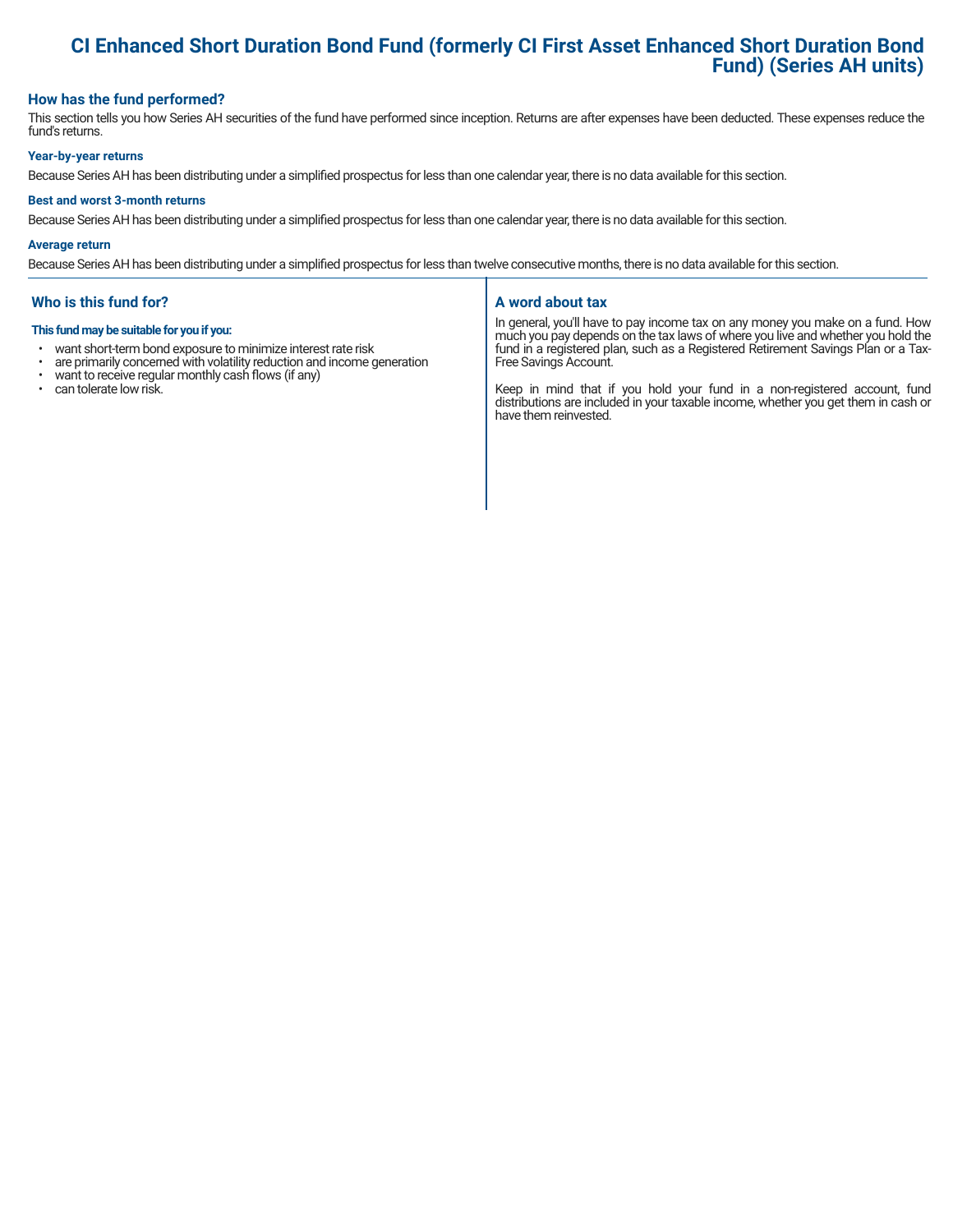# **CI Enhanced Short Duration Bond Fund (formerly CI First Asset Enhanced Short Duration Bond Fund) (Series AH units)**

# **How much does it cost?**

The following tables show the fees and expenses you could pay to buy, own and sell Series AH securities of the fund. The fees and expenses — including any commissions — can vary among series of a fund and among funds. Higher commissions can influence representatives to recommend one investment over another. Ask about other funds and investments that may be suitable for you at a lower cost.

### **1. Sales charges**

You may have to choose a sales charge option when you buy Series AH securities of the fund. Ask about pros and cons of each option.

|                                        | <b>How it works</b><br>What you pay              |                                                                                                                                                                                                                                                                                   |  |
|----------------------------------------|--------------------------------------------------|-----------------------------------------------------------------------------------------------------------------------------------------------------------------------------------------------------------------------------------------------------------------------------------|--|
| in percent $(\%)$                      | in dollars<br>$($ \$)                            |                                                                                                                                                                                                                                                                                   |  |
| Initial sales charge                   |                                                  |                                                                                                                                                                                                                                                                                   |  |
| 0 to 5.0% of the amount you buy        | \$0 to \$50.00<br>on every<br>\$1,000 you<br>pay | You and your representative decide on the rate.<br>The initial sales charge is deducted from the amount you buy. It goes to your representative's firm as a commission.<br>$\bullet$                                                                                              |  |
| <b>Standard deferred sales charges</b> |                                                  |                                                                                                                                                                                                                                                                                   |  |
| If you sell within:                    | \$0 to \$55.00<br>on every<br>\$1.000 of         | The standard deferred sales charge is a set rate and is deducted from the amount you sell based on the initial cost and<br>number of those securities.<br>$\bullet$                                                                                                               |  |
| 1 year of buying                       | 5.5%<br>original cost                            | When you buy the fund, we pay your representative's firm a commission of 5%. Any standard deferred sales charge you pay<br>when you sell the fund goes to us.                                                                                                                     |  |
| 2 years of buying                      | you sell<br>5.0%                                 | You can sell up to 10% of your securities each year without paying a standard deferred sales charge subject to certain<br>restrictions ("10% free redemption right"). Your 10% free redemption right is reduced by the equivalent number of securities                            |  |
| 3 years of buying                      | 5.0%                                             | you would have received if you had reinvested any cash distributions you received during the calendar year. If you exercised<br>your 10% redemption right and redeem your securities before the standard deferred sales charge schedule has expired, your                         |  |
| 4 years of buying                      | 4.0%                                             | standard deferred sales charge on a full redemption would be the same as if you had not redeemed securities under your                                                                                                                                                            |  |
| 5 years of buying                      | 4.0%                                             | 10% free redemption right.<br>If you hold the fund in a non-registered account, if applicable, you can ask to receive cash distributions which are not                                                                                                                            |  |
| 6 years of buying                      | 3.0%                                             | subject to standard deferred sales charges.<br>You can switch between standard deferred sales charge funds at any time without paying this sales charge. The standard<br>$\bullet$                                                                                                |  |
| 7 years of buying                      | 2.0%                                             | deferred sales charge schedule will be based on the date you bought securities of the first fund and the rates and duration<br>of such schedule shall continue to apply.                                                                                                          |  |
| After 7 years                          | 0.0%                                             | Your securities will be converted into the initial sales charge option after the expiry of the standard deferred sales charge<br>$\bullet$<br>schedule if you qualify for CI Prestige (and if available for your securities) and such securities will participate in CI Prestige. |  |
|                                        |                                                  |                                                                                                                                                                                                                                                                                   |  |
| Low-load sales charges                 |                                                  |                                                                                                                                                                                                                                                                                   |  |
| If you sell within:                    | \$0 to \$30.00<br>on every<br>\$1,000 of         | The low-load sales charge is a set rate and is deducted from the amount you sell based on the initial cost and number of<br>those securities.<br>$\bullet$                                                                                                                        |  |
| 1 year of buying                       | 3.0%<br>original cost                            | When you buy the fund, we pay your representative's firm a commission of up to 2.5%. Any low-load sales charge you pay<br>when you sell the fund goes to us.                                                                                                                      |  |
| 2 years of buying                      | you sell<br>2.5%                                 | If you hold the fund in a non-registered account, if applicable, you can ask to receive cash distributions which are not<br>$\bullet$<br>subject to low-load sales charges.                                                                                                       |  |
| 3 years of buying                      | 2.0%                                             | You can switch between low-load sales charge funds at any time without paying this sales charge. The low-load sales<br>$\bullet$<br>charge schedule will be based on the date you bought securities of the first fund and the rates and duration of such                          |  |
| After 3 years                          | 0.0%                                             | schedule shall continue to apply.<br>Your securities will be converted into the initial sales charge option after the expiry of the low-load sales charge schedule if                                                                                                             |  |
|                                        |                                                  | you qualify for CI Prestige (and if available for your securities) and such securities will participate in CI Prestige.                                                                                                                                                           |  |